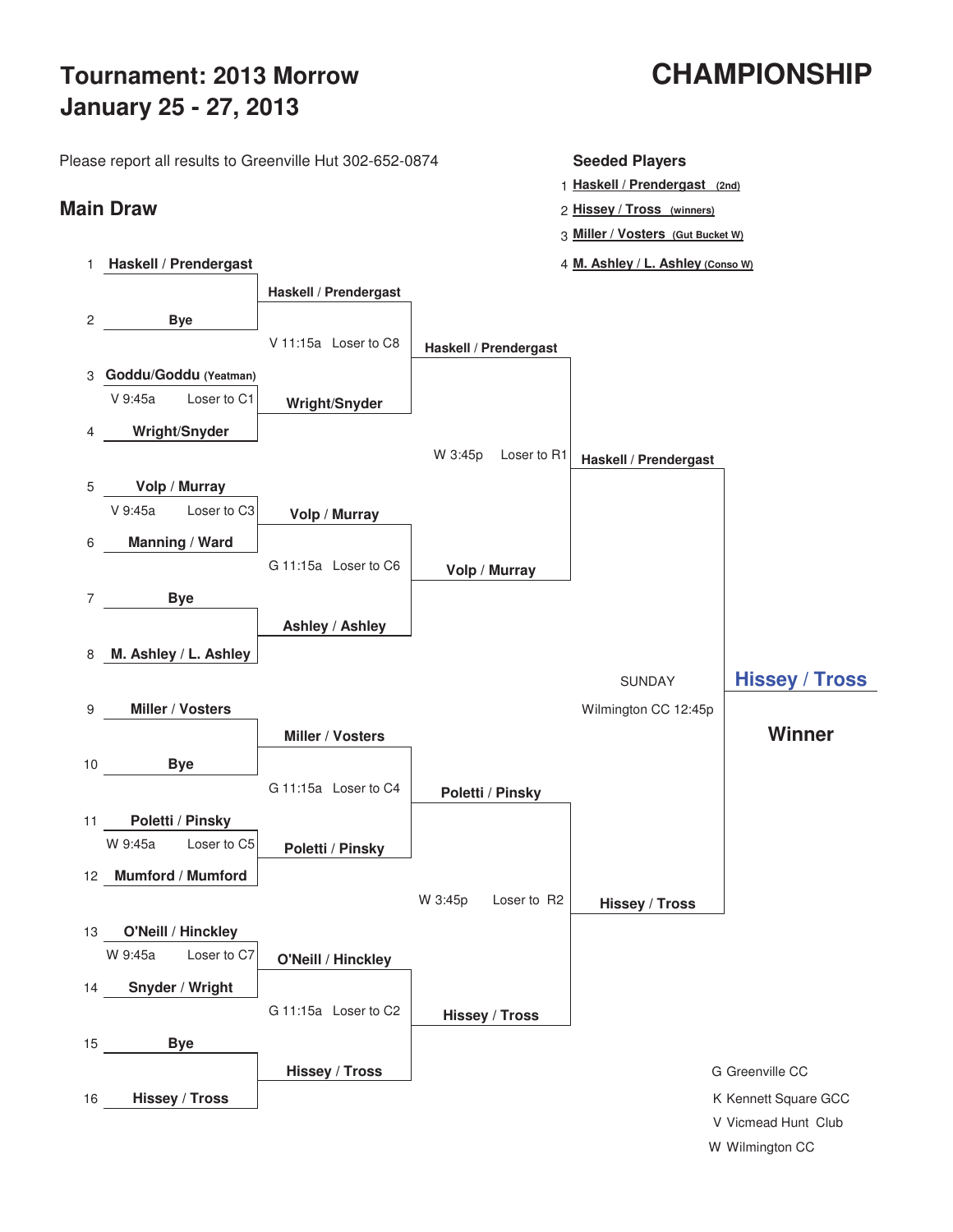# **Tournament: 2013 Morrow CHAMPIONSHIP January 25 - 27, 2013**

Please report all results to Greenville Hut 302-652-0874 G Greenville CC

- 
- K Kennett Square GCC
- V Vicmead Hunt Club
- W Wilmington CC

### **Consolation**



**Reprieve Winner**

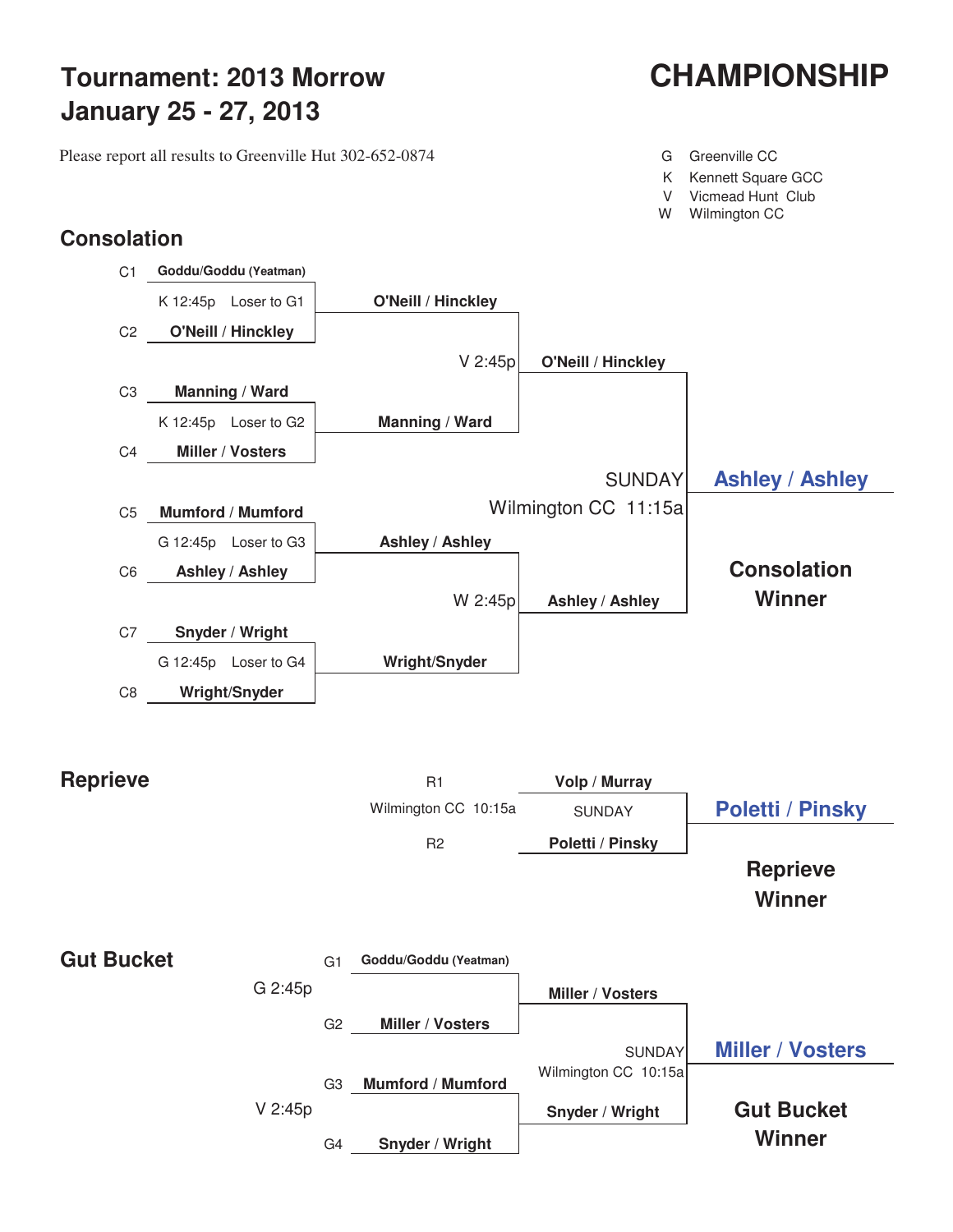**Tournament: 2013 Morrow DIVISION A January 25 - 27, 2013** Please report all results to Greenville Hut 302-652-0874 **Seeded Players** 1 Schwandt / Barnett (2nd) **Main Draw** 2 Nielsen / Hobbs (Conso Fin)<br>
1 Schwandt / Barnett<br>
3 Twombly / Twombly (SemiF) 1 3 Twombly / Twombly / Twombly / Twombly / Twombly / Twombly / Twombly / Twombly / Twombly / Twombly / Twombly / Twombly / Twombly / Twombly / Twombly / Twombly / Twombly / Twombly / Twombly / Twombly / Twombly / Twombly 4 Harris / Buzby (Repr. Champ) 2 Bye K 9:45a Loser to C16 Schwandt / Barnett 3 Podolsky / Ashley<br>G 6:00p Loser to C1 G 6:00p Loser to C1 Podolsky / Ashley **Fri** 4 Bosse / Bosse W 12:45p Loser to R1 Schwandt / Barnett 5 Dittmer / Christopher Dittmer / Christopher 6 Bye K 9:45a Loser to C14 Piercy / Piercy 7 Marvin / Veghte G 6:00p Loser to C3 Piercy / Piercy G 6:00p<br>**Fri** 8 <u>Piercy / Piercy</u> V 3:45p Schwandt / Barnett 9 Twombly / Twombly Twombly / Twombly 10 Bye K 9:45a Loser to C12 Twombly / Twombly 11 Dietz / Laurence<br>G 8:30a Loser to C5 Dietz / Laurence 12 O'Brien / O'Brien W 12:45p Loser to R2 Twombly / Twombly 13 Rasero / Rasero G 8:30a Loser to C7 Nicoletti / Nicoletti 14 Nicoletti / Nicoletti G 9:45a Loser to C10 Nicoletti / Nicoletti 15 Bye Kane / Kane 16 Kane / Kane SUNDAY **Chapman / Russell**<br>Wilmington CC 11:45a 17 Harris / Buzby Harris / Buzby **Winner** 18 Bye G 9:45a Loser to C8 Harris / Buzby 19 Rogatz / Ivy G 8:30a Loserto C9 Rogatz / Lvy<br>20 Cairns / Cist K 12:45p Loser to R3 Chapman / Russell 21 Chapman / Russell Chapman / Russell 22 Bye V 9:45a Loser to C6 Chapman / Russell 23 Carpenter / Carpenter<br>G 8:30a Loser to C11 G 8:30a Loser to C11 Spell / M. White 24 Spell / M. White W 3:45p Chapman / Russell 25 Christopher / Harris Christopher / Harris 26 Bye W 9:45a Loser to C4 Christopher / Harris 27 Jameson / Johnson<br>W 8:30a Loser to C13 Zabel / Pettinaro 28 Zabel / Pettinaro K 12:45p Loser to R4 Christopher / Harris 29 West / Wing W 8:30a Loser to C15 West / Wing a<br>30 Fleming / Fleming W9:45a Loser to C2 West / Wing Greenville CC Kennett Square W 9:45a Loser to C2 West / Wing Kennett Square GCC<br>
West / Wing K Kennett Square GCC<br>
V Vicmead Hunt Club 31 Bye V Vicmead Hunt Clubbs Nielsen / Hobbs V Vicmead Hunt Clubbs Nielsen / Hobbs Nielsen / Hobbs Nielsen / Hobbs Nielsen / Hobbs Nielsen / Hobbs Nielsen / Hobbs Nielsen / Hobbs Nielsen / Hobbs Nielsen / Hobbs Nielsen / H Nielsen / Hobbs 32 Nielsen / Hobbs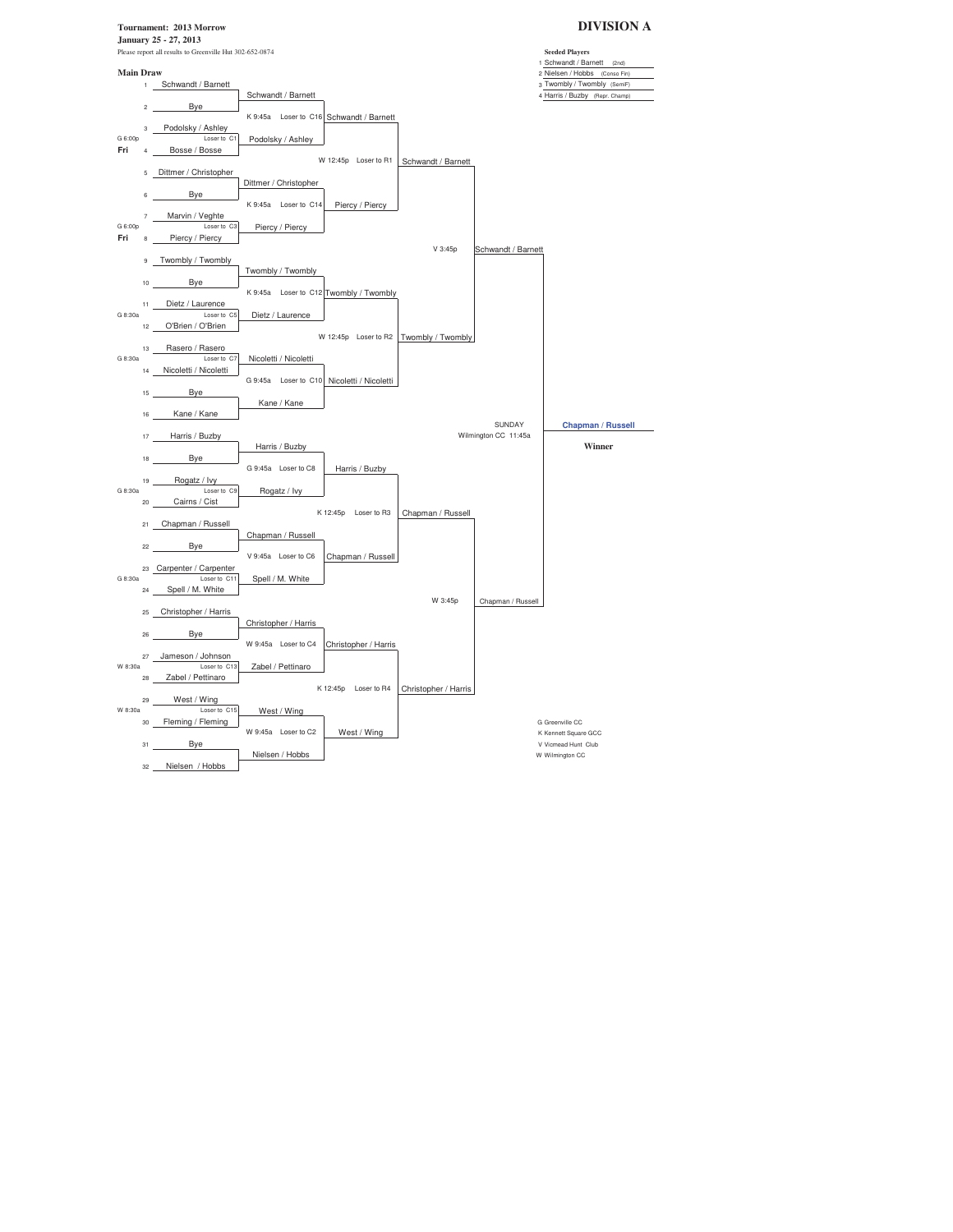### **Tournament: 2013 Morrow DIVISION A**

**January 25 - 27, 2013**

Please report all results to Greenville Hut 302-652-0874

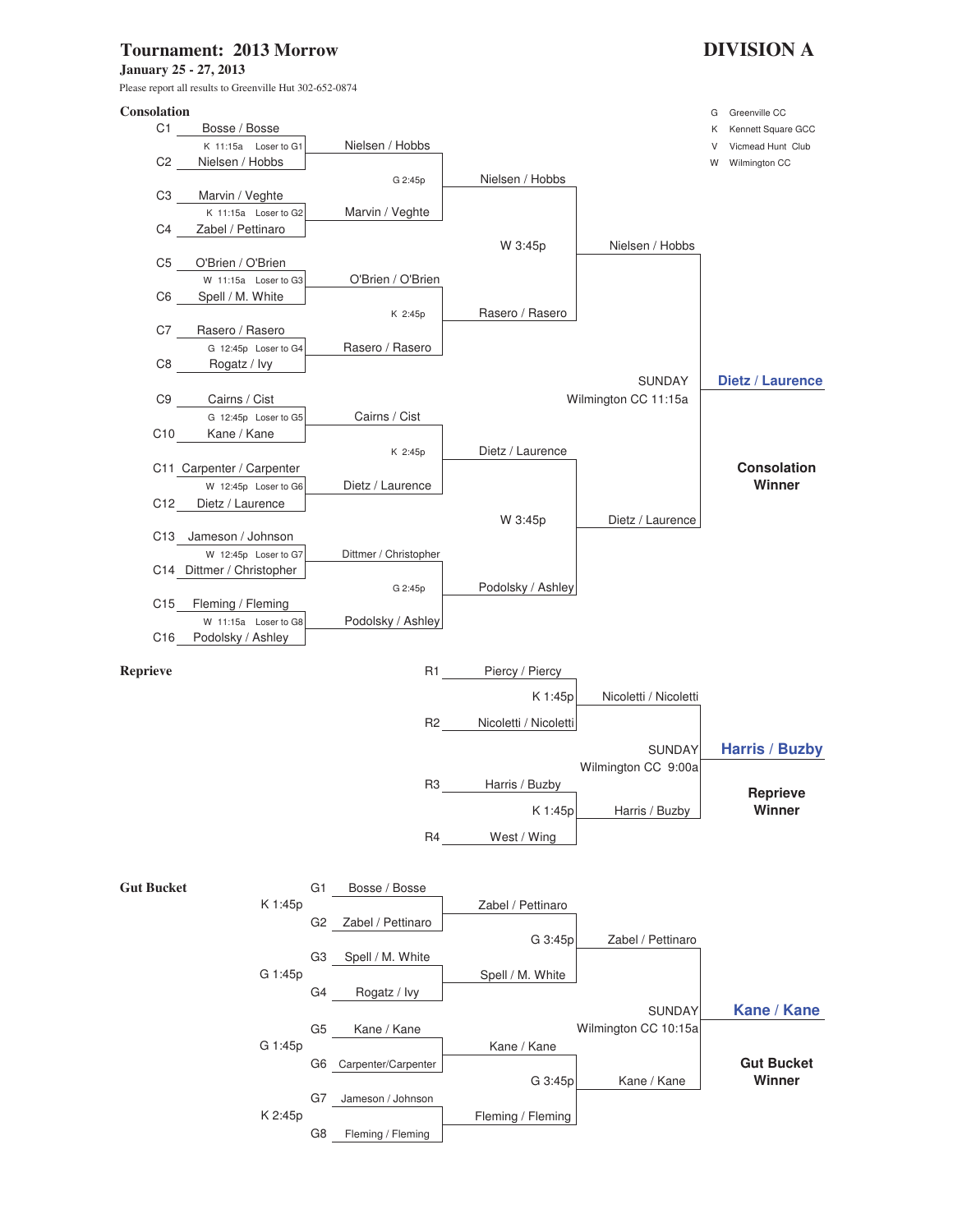### **Tournament: 2013 Morrow January 25 - 27, 2013**

Please report all results to Greenville Hut 302-652-0874 **Seeded Players**

## **DIVISION B**

1 Slattery / Slattery (2nd)

2 Hauck / Dittmer (Winners)

3 Witt / Marvin (Semi's)

**Main Draw** 4 Pettinaro / Garrett